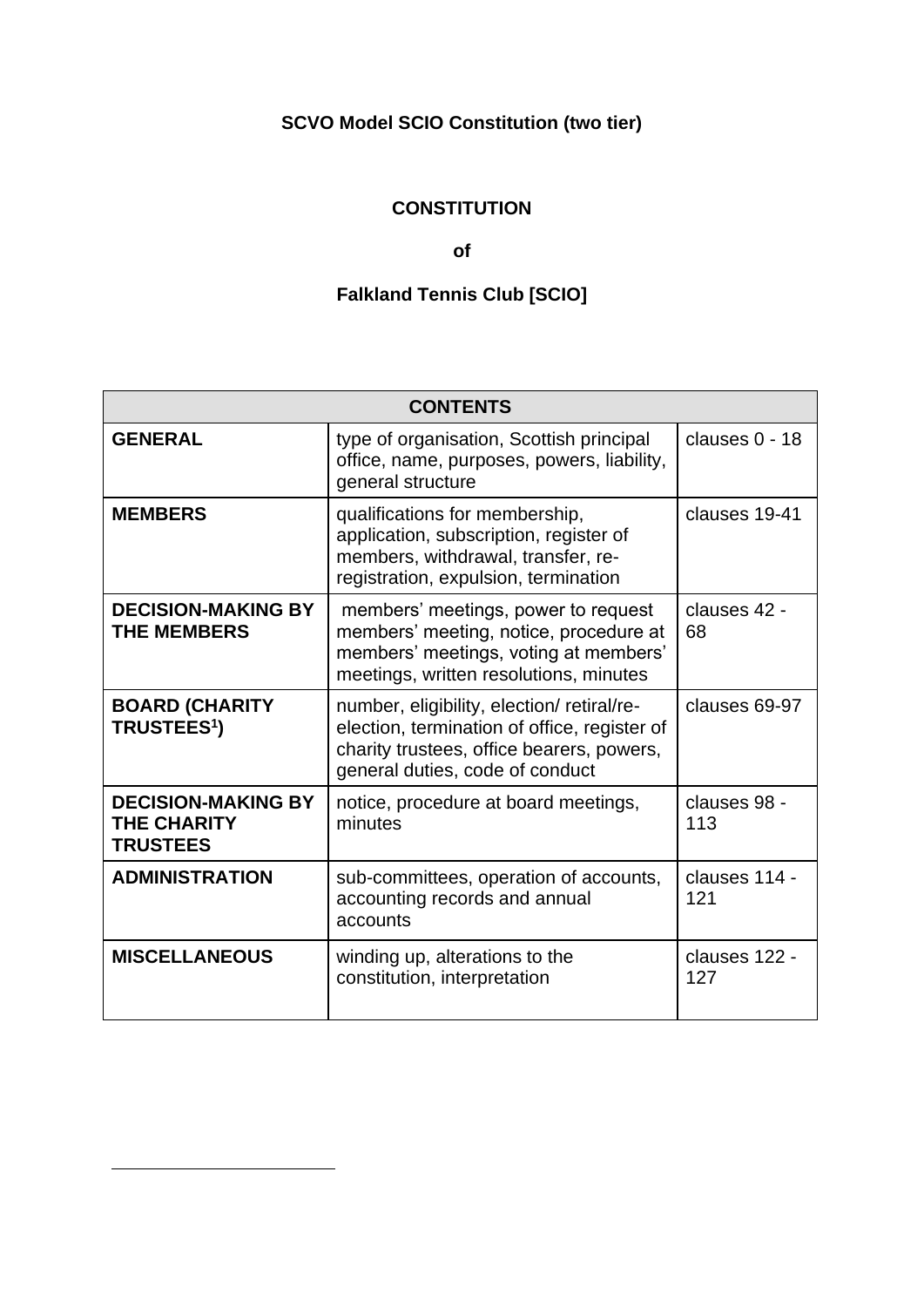# **GENERAL**

## **Type of organisation**

The Organisation is called Falkland Tennis Club, hereafter referred to as the Club, and will operate as a SCIO (Scottish Charitable Incorporated Society).

#### **Scottish principal office**

1 The principal office of the organisation will be in Scotland (and must remain in Scotland).

#### **Name**

2 The name of the organisation is Falkland Tennis Club SCIO.

## **Purposes**

- 3 The organisation's purposes are:
- 3.1 To provide facilities and equipment for playing tennis as a means of promoting community participation in healthy recreational activity amongst the inhabitants of Falkland and the surrounding areas.
- 3.2 To advance public participation in sport through the provision of recreational facilities.
- 3.3 To provide a programme of tennis activities, for all levels of ability, with the object of improving the conditions of life for those who wish to participate.
- 3.4 Advance the education of children, young people and adults through the provision of such coaching opportunities to engage in the study, practice and teaching of all aspects of lawn tennis to develop their physical capacities, health and wellbeing in order to improve the conditions of life.

#### **Powers**

- 4 Hold a bank account in the name of Falkland Tennis Club SCIO.
- 5 Purchase, lease or hire premises and necessary equipment and provide/lend such where appropriate to further the aims of the Club.
- 6 Receive contributions by way of donations and raise funds to further the purposes of the Club.
- 7 Engage the services of professional coaches, instructors and volunteers to assist in the work of the Club and provide payment or honorarium where appropriate and reimburse approved out of pocket expenses.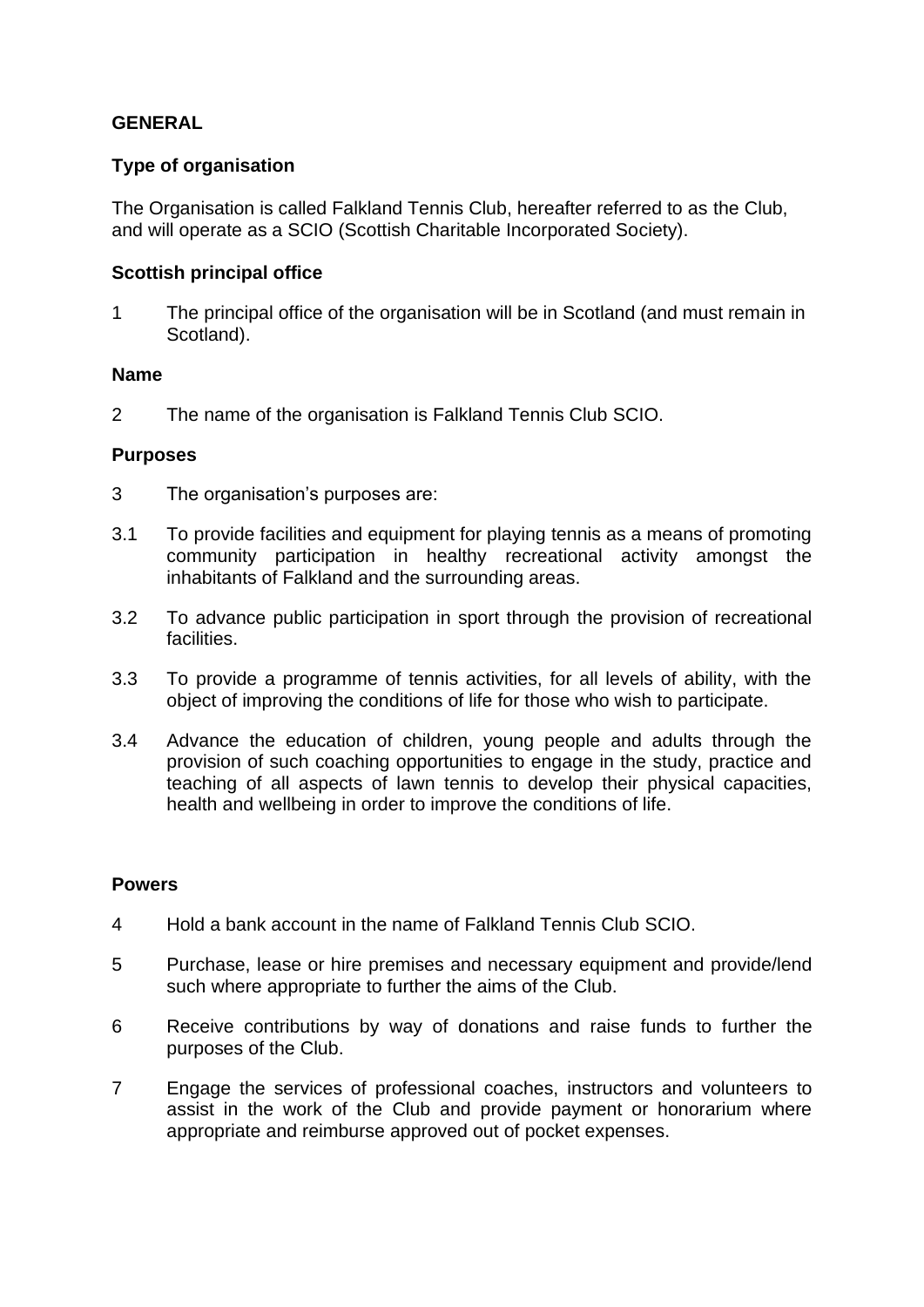- 8 Promote the Club to the general public by means of leaflets, posters and newspaper advertisement.
- 9 Do all such other lawful things as appear to the Committee of Trustees to be necessary or desirable in pursuance of these objectives and no part of the income or property of the Club may be paid or transferred (directly or indirectly) to the members – either in the duration of the Club's existence, or on dissolution - except where this is done in direct furtherance of the Club.
- 10 The organisation has power to do anything which is calculated to further its purposes or is conducive or incidental to doing so.
- 11 No part of the income or property of the organisation may be paid or transferred (directly or indirectly) to the members – either in the duration of the organisation's existence or on dissolution - except where this is done in direct furtherance of the organisation's charitable purposes.

#### **Liability of members**

- 12 The members of the organisation have no liability to pay any sums to help to meet the debts (or other liabilities) of the organisation if it is wound up: accordingly, if the organisation is unable to meet its debts, the members will not be held responsible.
- 13 The members and charity trustees have certain legal duties under the Charities and Trustee Investment (Scotland) Act 2005; and clause 7 does not exclude (or limit) any personal liabilities they might incur if they are in breach of those duties or in breach of other legal obligations or duties that apply to them personally.

# **Equal Opportunities**

In relation to its objectives, the Club will:

- 14. Strive to avoid intentional and unintentional discrimination by virtue of gender, sexual orientation, race, ethnic origin, age, disability and religious belief.
- 15. Undertake whatever changes in organisation or facilities may be necessary to implement the above.

## **Protection of Children and Vulnerable Adults**

In compliance with national legislation, The Club has Policies in place for the protection of children and vulnerable adults. The Club will ensure all members and coaches who work with children have a sound knowledge of these Policies. The Club will also follow all policies, procedures and protocols in the interests of the health and safety of children and vulnerable adults during training and public events.

#### **General structure**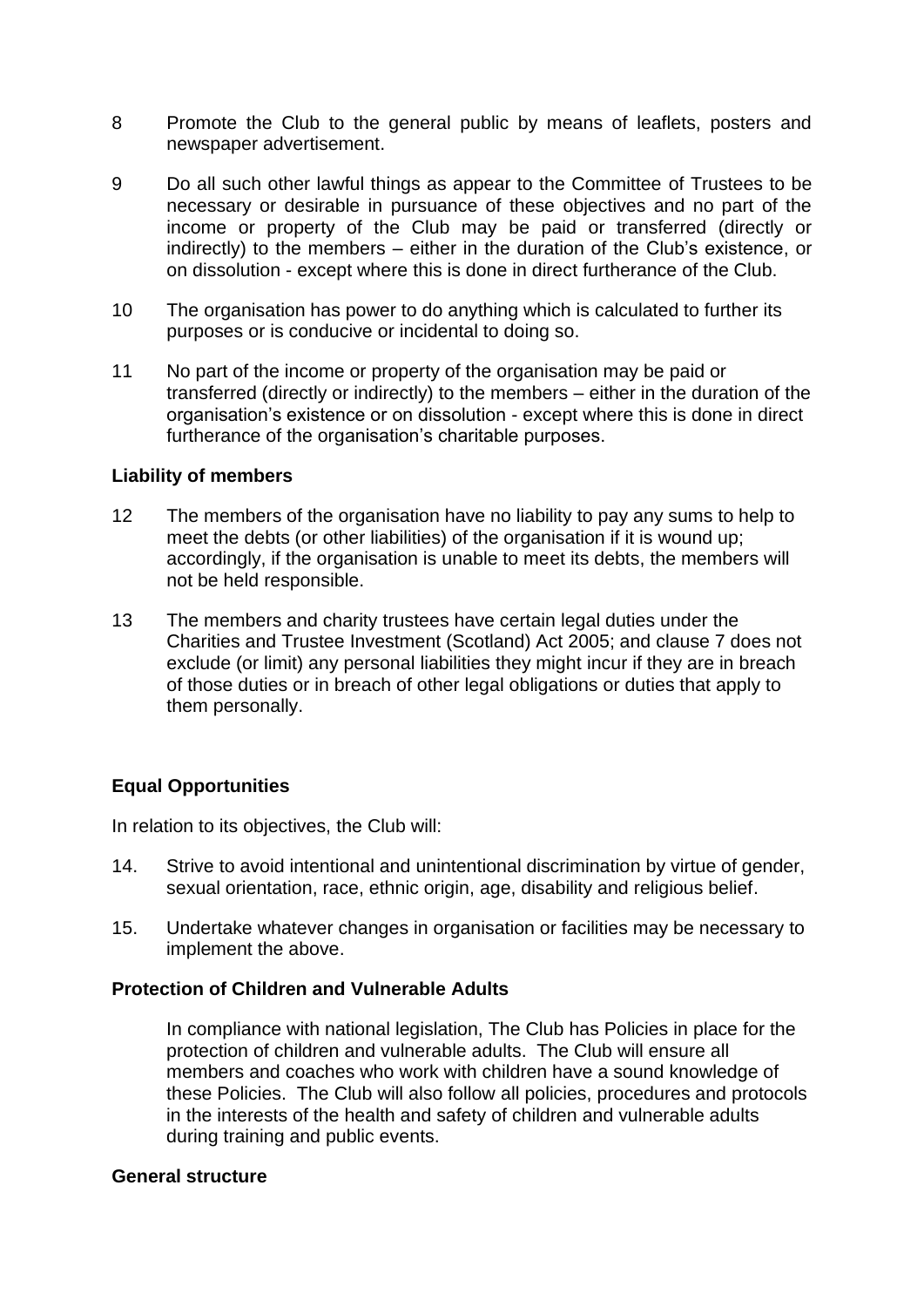- 17 The structure of the organisation consists of:
	- 17.1 the MEMBERS who have the right to attend members' meetings (including any annual general meeting) and have important powers under the constitution; in particular, the members appoint people to serve on the board and take decisions on changes to the constitution itself.
	- 17.2 the BOARD who hold regular meetings, and generally control the activities of the organisation; for example, the board is responsible for monitoring and controlling the financial position of the organisation.
- 18 The people serving on the board are referred to in this constitution as CHARITY TRUSTEES.

## **MEMBERS**

## **Qualifications for membership**

- 20 19 Membership is open to those categories listed and who are interested in furthering the purposes of the Club and will have full voting rights unless stated at 21.3 Classes of Membership. Membership of the club is open to all individuals providing they comply with the Constitution and its conditions of membership and all members are subject to the constitution of the club and the regulations of the National Governing Body:
- 21 Classes of membership shall be as follows:
	- 21.1 Adult (18+ full voting rights)
	- 21.2 Family
	- 21.3 Junior (no voting rights unless a Junior Committee rep)
	- 21.4 Student/unemployed
- 22 Membership is open to all who are not under any legal disqualification. There will be no discrimination on grounds of age, disability, gender reassignment, marriage and civil partnership, pregnancy and maternity, race, religion or belief, sex, sexual orientation, political or other opinion.
- 23 All members shall be entitled to all of the privileges of membership relevant to their class of membership.
- 24 Employees of the organisation are not eligible for membership.

## **Application for membership**

- 25 Any person who wishes to become a member must sign a written application for membership; the application will then be considered by the board.
- 26 The board may, at its discretion, refuse to admit any person to membership.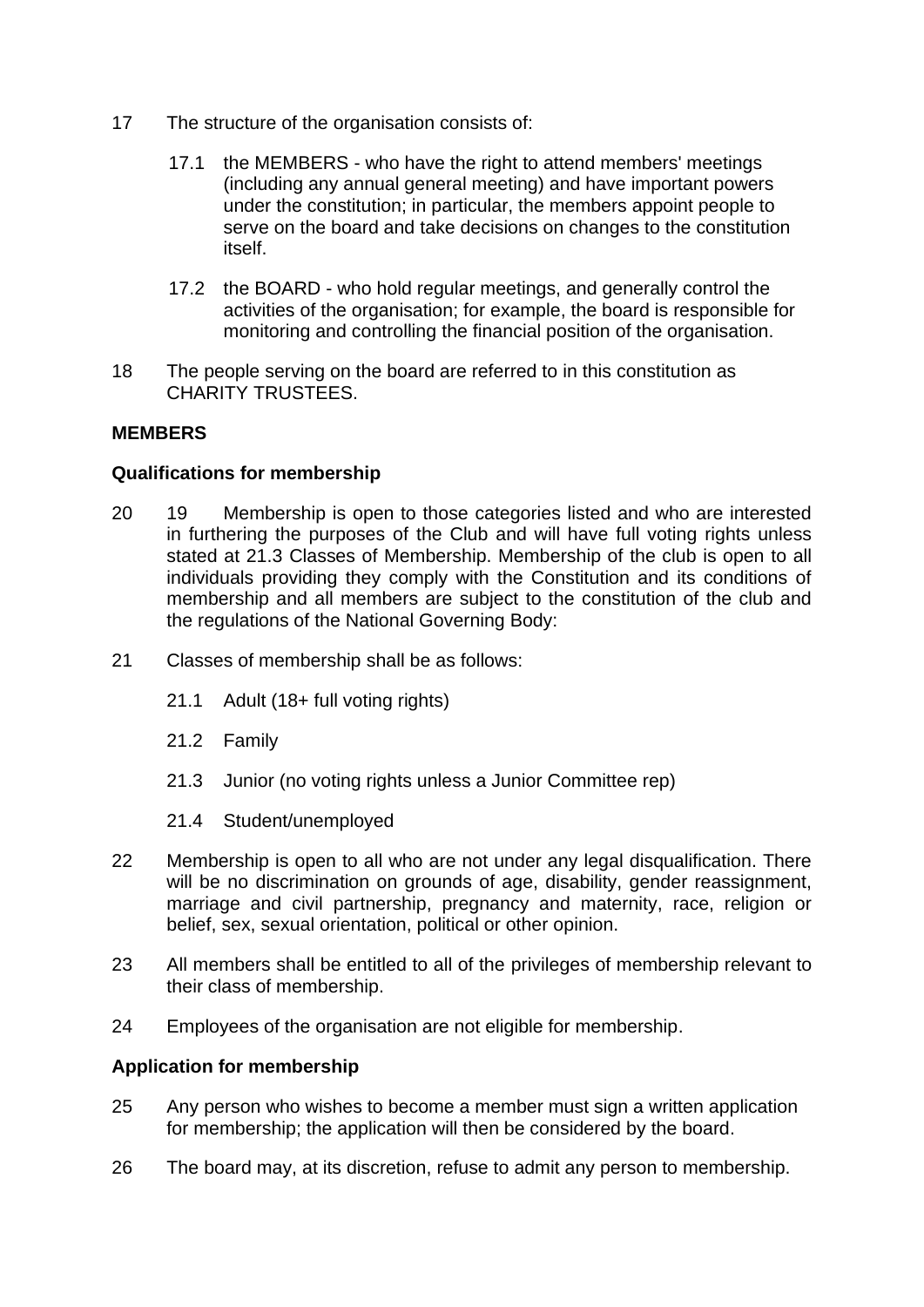27 The board must notify each applicant promptly (in writing or by e-mail) of its decision on whether to admit them to membership or not.

## **Membership subscription**

- 28 The annual subscription shall be proposed annually by the Board.
- 29 The annual subscription shall be fixed at the Annual General Meeting.
- 30 The annual membership subscription shall be payable on or before the 1st of April in each year.
- 31 If the membership subscription payable by any member remains outstanding more than four weeks after the date on which it fell due – and providing he/she has been given at least one written reminder – the board may, by resolution to that effect, expect them to re-apply for membership.

## **Register of members.**

- 32 The board must keep a register of members, setting out:
	- 32.1 for each current member:
		- 32.1.1 their full name and address; and
		- 32.1.2 the date on which they were registered as a member of the organisation.
	- 32.2 for each former member for at least six years from the date on which they ceased to be a member:
		- 32.2.1 their name; and
		- 32.2.2 the date on which they ceased to be a member.
- 33 The board must ensure that the register of members is updated within 28 days of any change:
	- 33.1 which arises from a resolution of the board or a resolution passed by the members of the organisation; or
	- 33.2 which is notified to the organisation.
- 34 If a member or charity trustee of the organisation requests a copy of the register of members, the board must ensure that a copy is supplied to them within 28 days, providing the request is reasonable; if the request is made by a member (rather than a charity trustee), the board may provide a copy which has the addresses blanked out.

## **Withdrawal from membership**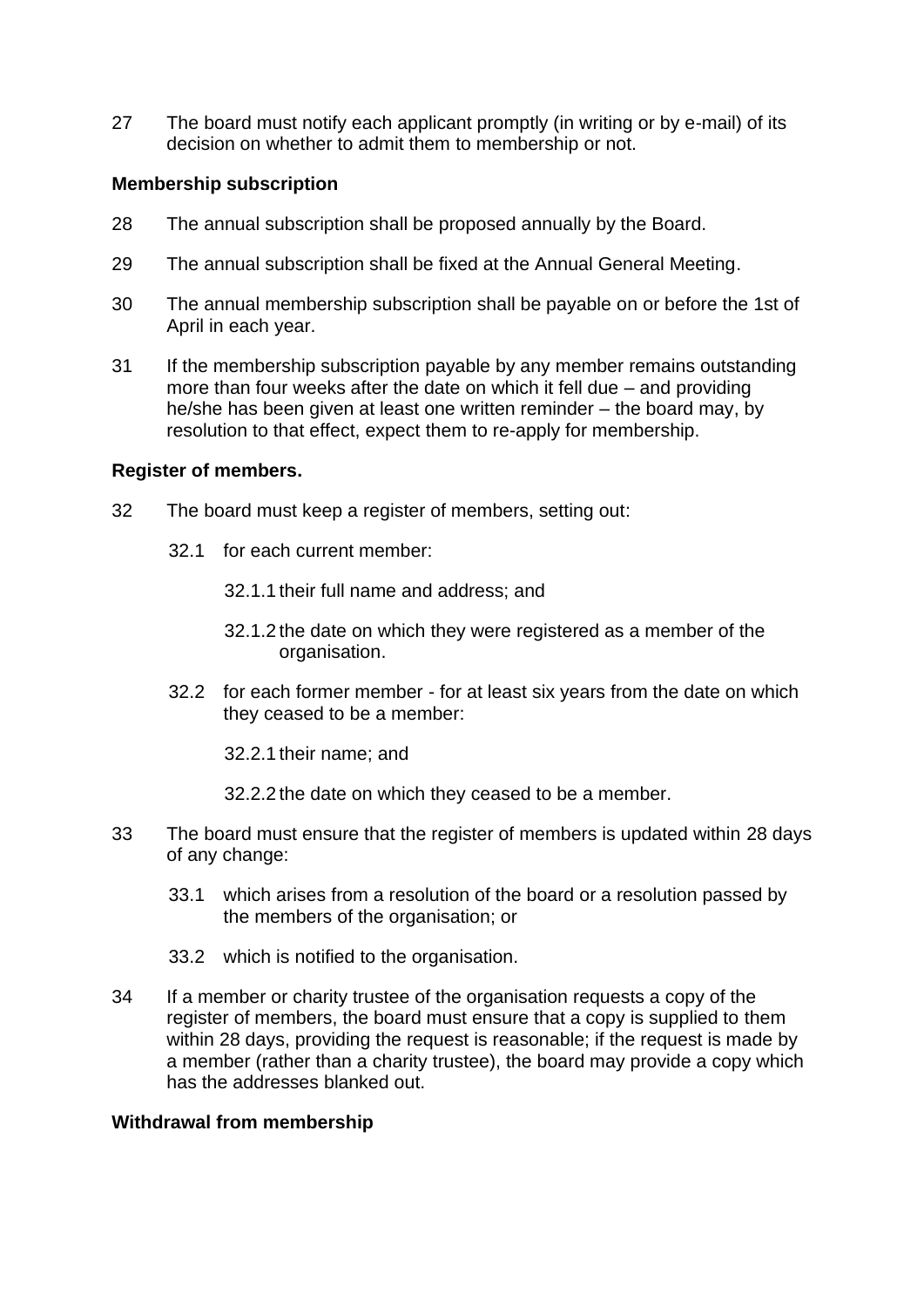35 Any person who wants to withdraw from membership must give a written notice of withdrawal to the organisation, signed by them; they will cease to be a member as from the time when the notice is received by the organisation.

# **Transfer of membership.**

36 Membership of the organisation may not be transferred by a member.

# **Re-registration of members**

- 37 The board may, at any time, issue notices to the members requiring them to confirm that they wish to remain as members of the organisation and allowing them a period of 28 days (running from the date of issue of the notice) to provide that confirmation to the board.
- 38 If a member fails to provide confirmation to the board (in writing or by e-mail) that they wish to remain as a member of the organisation before the expiry of the 28-day period referred to in clause 37, the board may expel them from membership.
- 39 A notice under clause 37 will not be valid unless it refers specifically to the consequences (under clause 38) of failing to provide confirmation within the 28-day period.

## **Expulsion from membership**

- 40 Any person may be expelled from membership by way of a resolution passed by not less than two thirds of those present and voting at a members' meeting, providing the following procedures have been observed:
	- 40.1 at least 21 days' notice of the intention to propose the resolution must be given to the member concerned, specifying the grounds for the proposed expulsion.
	- 40.2 the member concerned will be entitled to be heard on the resolution at the members' meeting at which the resolution is proposed.

# **Termination**

41 Membership of the organisation will terminate on death.

## **DECISION-MAKING BY THE MEMBERS**

## **Members' meetings**

- 42 The board must arrange a meeting of members (an annual general meeting or "AGM") in each calendar year.
- 43 The gap between one AGM and the next must not be longer than 15 months.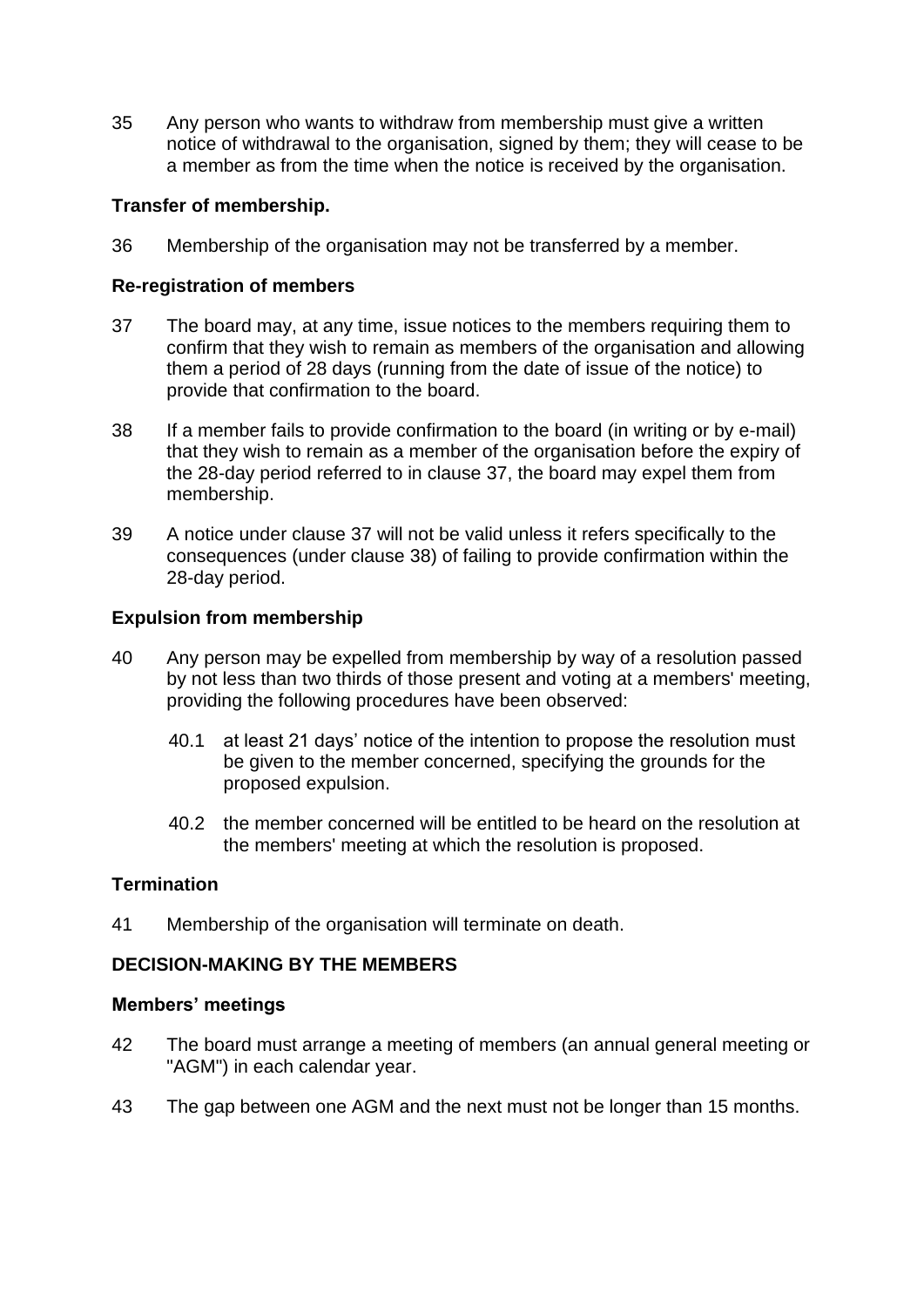- 44 Notwithstanding clause 42, an AGM does not need to be held during the calendar year in which the organisation is formed; but the first AGM must still be held within 15 months of the date on which the organisation is formed.
- 45 The business of each AGM must include:
	- 45.1 a report by the chair on the activities of the organisation.
	- 45.2 consideration of the annual accounts of the organisation.
	- 45.3 the election/re-election of charity trustees, as referred to in clauses 73 to 76.
- 46 The board may arrange a special members' meeting at any time.

#### **Power to request the board to arrange a special members' meeting.**

- 47 The board must arrange a special members' meeting if they are requested to do so by a notice (which may take the form of two or more documents in the same terms, each signed by one or more members) by members who amount to 20% or more of the total membership of the organisation at the time, providing:
	- 47.1 the notice states the purposes for which the meeting is to be held; and
	- 47.2 those purposes are not inconsistent with the terms of this constitution, the Charities and Trustee (Investment) Scotland Act 2005 or any other statutory provision.
- 48 If the board receive a notice under clause 47, the date for the meeting which they arrange in accordance with the notice must not be later than 28 days from the date on which they received the notice.

## **Notice of members' meetings.**

- 49 At least 14 clear days' notice must be given of any AGM or any special members' meeting.
- 50 The notice calling a members' meeting must specify in general terms what business is to be dealt with at the meeting; and
	- 50.1 in the case of a resolution to alter the constitution, must set out the exact terms of the proposed alteration(s); or
	- 50.2 in the case of any other resolution falling within clause 45 (requirement for two-thirds majority) must set out the exact terms of the resolution.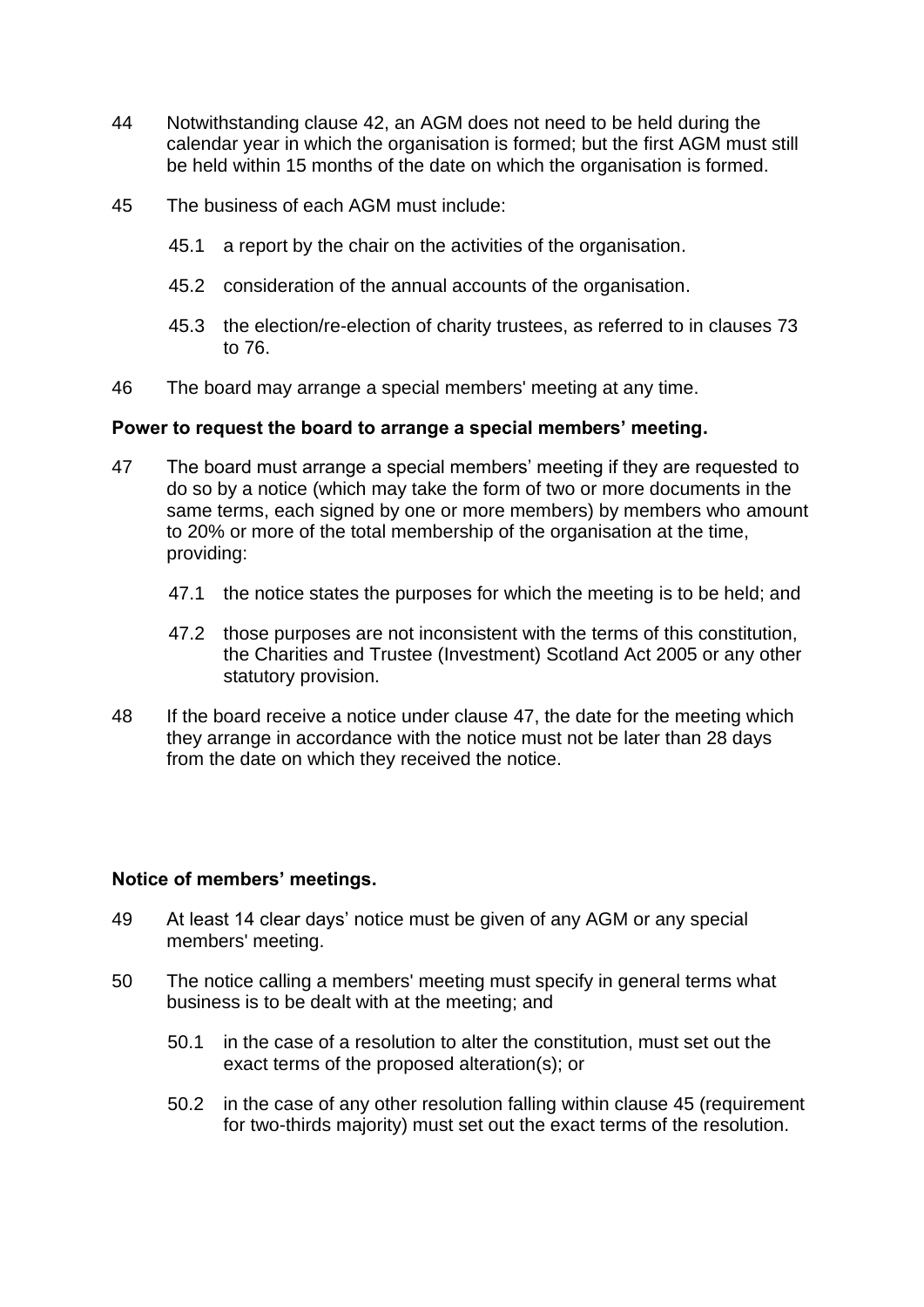- 51 The reference to "clear days" in clause 49 shall be taken to mean that, in calculating the period of notice,
	- 51.1 the day after the notice is posted (or sent by e-mail) should be excluded; and
	- 51.2 the day of the meeting itself should also be excluded.
- 52 Notice of every members' meeting must be given to all the members of the organisation, and to all the charity trustees; but the accidental omission to give notice to one or more members will not invalidate the proceedings at the meeting.
- 53 Any notice which requires to be given to a member under this constitution must be: -
	- 53.1 sent by post to the member, at the address last notified by them to the organisation; *or*
	- 53.2 sent by e-mail to the member, at the e-mail address last notified by them to the organisation.
	- 53.2.1 sent by e-mail to the member, at the e-mail address last notified by him/her to the organisation.

#### **Procedure at members' meetings**

- 54 No valid decisions can be taken at any members' meeting unless a quorum is present, or a proxy declaration has been received. Proxy votes shall be permitted where these are notified to members, in a valid format, by a member and received at the registered office of the SCIO not less than 48 hours (weekends are excluded from this requirement) before the start of the general meeting. A valid format means that it must: -
- 54.1 State the name and address of the member appointing the proxy.
- 54.2 Unless a proxy notice indicates otherwise, it must be treated as: (a) allowing the Chair appointed under as a proxy discretion as to how to vote on any ancillary or procedural resolutions put to the meeting, and (b) appointing that person as a proxy in relation to any adjournment of the general meeting to which it relates as well as the meeting itself.
- 55 The quorum for a members' meeting is a minimum of eight members, either present in person or by phone or video conferencing, or email or having submitted a proxy declaration in advance of the members meeting.
- 56 If a quorum is not present within 15 minutes after the time at which a members' meeting was due to start - or if a quorum ceases to be present during a members' meeting - the meeting cannot proceed; and fresh notices of meeting will require to be sent out, to deal with the business (or remaining business) which was intended to be conducted.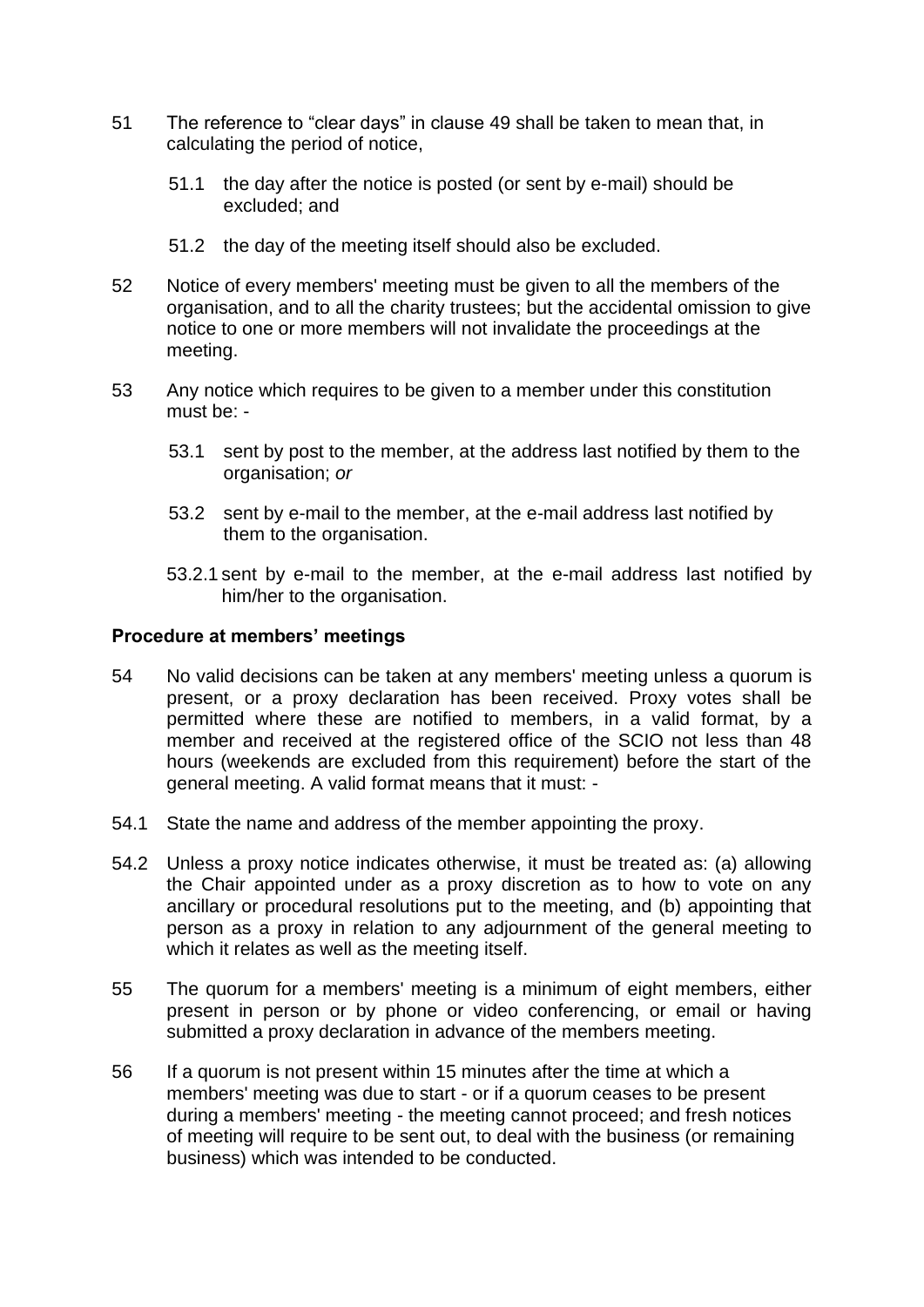- 57 The chair of the organisation should act as chairperson of each members' meeting.
- 58 If the chair of the organisation is not present within 15 minutes after the time at which the meeting was due to start (or is not willing to act as chairperson), the charity trustees present at the meeting must elect (from among themselves) the person who will act as chairperson of that meeting.

#### **Voting at members' meetings**

- 59 Every member has one vote, which must be given personally.
- 60 All decisions at members' meetings will be made by a majority vote excepting the types of resolution listed in clause 61.
- 61 The following resolutions will be valid only if passed by not less than two thirds of those voting on the resolution at a members' meeting (or if passed by way of a written resolution under clause 65):
	- 61.1 a resolution amending the constitution.
	- 61.2 a resolution expelling a person from membership under clause 40.
	- 61.3 a resolution directing the board to take any particular step (or directing the board not to take any particular step).
	- 61.4 a resolution approving the amalgamation of the organisation with another SCIO (or approving the constitution of the new SCIO to be constituted as the successor pursuant to that amalgamation).
	- 61.5 a resolution to the effect that all the organisation's property, rights and liabilities should be transferred to another SCIO (or agreeing to the transfer from another SCIO of all of its property, rights and liabilities).
	- 61.6 a resolution for the winding up or dissolution of the organisation.
- 62 If there is an equal number of votes for and against any resolution, the chairperson of the meeting will be entitled to a second (casting) vote.
- 63 A resolution put to the vote at a members' meeting will be decided on a show of hands - unless the chairperson (or at least two other members present at the meeting) ask for a secret ballot.
- 64 The chairperson will decide how any secret ballot is to be conducted, and they will declare the result of the ballot at the meeting.

#### **Written resolutions by members**

65 A resolution agreed to in writing (or by e-mail) by all the members will be as valid as if it had been passed at a members' meeting; the date of the resolution will be taken to be the date on which the last member agreed to it.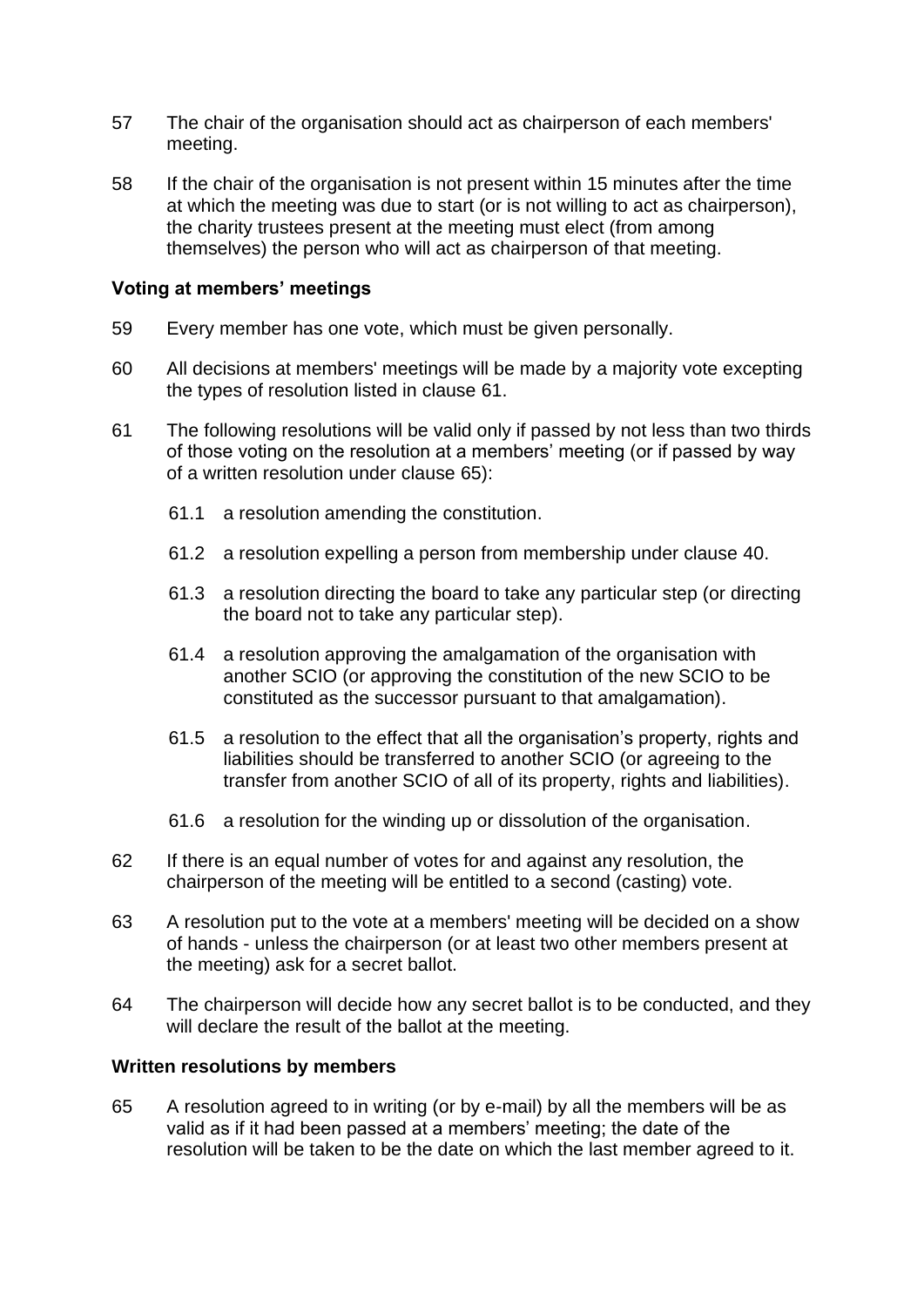# **Minutes**

- 66 The board must ensure that proper minutes are kept in relation to all members' meetings.
- 67 Minutes of members' meetings must include the names of those present; and (so far as possible) should be signed by the chairperson of the meeting.
- 68 [The board shall make available copies of the minutes referred to in clause 66 to any member of the public requesting them; but on the basis that the board may exclude confidential material to the extent permitted under clause 113.]

## **BOARD**

#### **Number of charity trustees**

- 69 The maximum number of charity trustees is 10, of whom: no more than 8 shall be charity trustees who were elected/appointed under clauses 74 and 75; and no more than 2 shall be charity trustees who were co-opted under the provisions of clauses 75 and 76.
- 70 The minimum number of charity trustees is 3.

## **Eligibility**

- 71 A person will not be eligible for election or appointment to the board unless he/she is a member of the organisation.
- 72 A person will not be eligible for election or appointment to the board if they are: -
	- 72.1 disqualified from being a charity trustee under the Charities and Trustee Investment (Scotland) Act 2005; or
	- 72.2 an employee of the organisation.

## **Initial charity trustees**

The individuals who signed the charity trustee declaration forms which accompanied the application for incorporation of the organisation shall be deemed to have been appointed by the members as charity trustees with effect from the date of incorporation of the organisation

#### **Election, retiral, re-election**

73 At each AGM, the members may elect any member (unless they are debarred from membership under clause 72.1, 72.2) to be a charity trustee.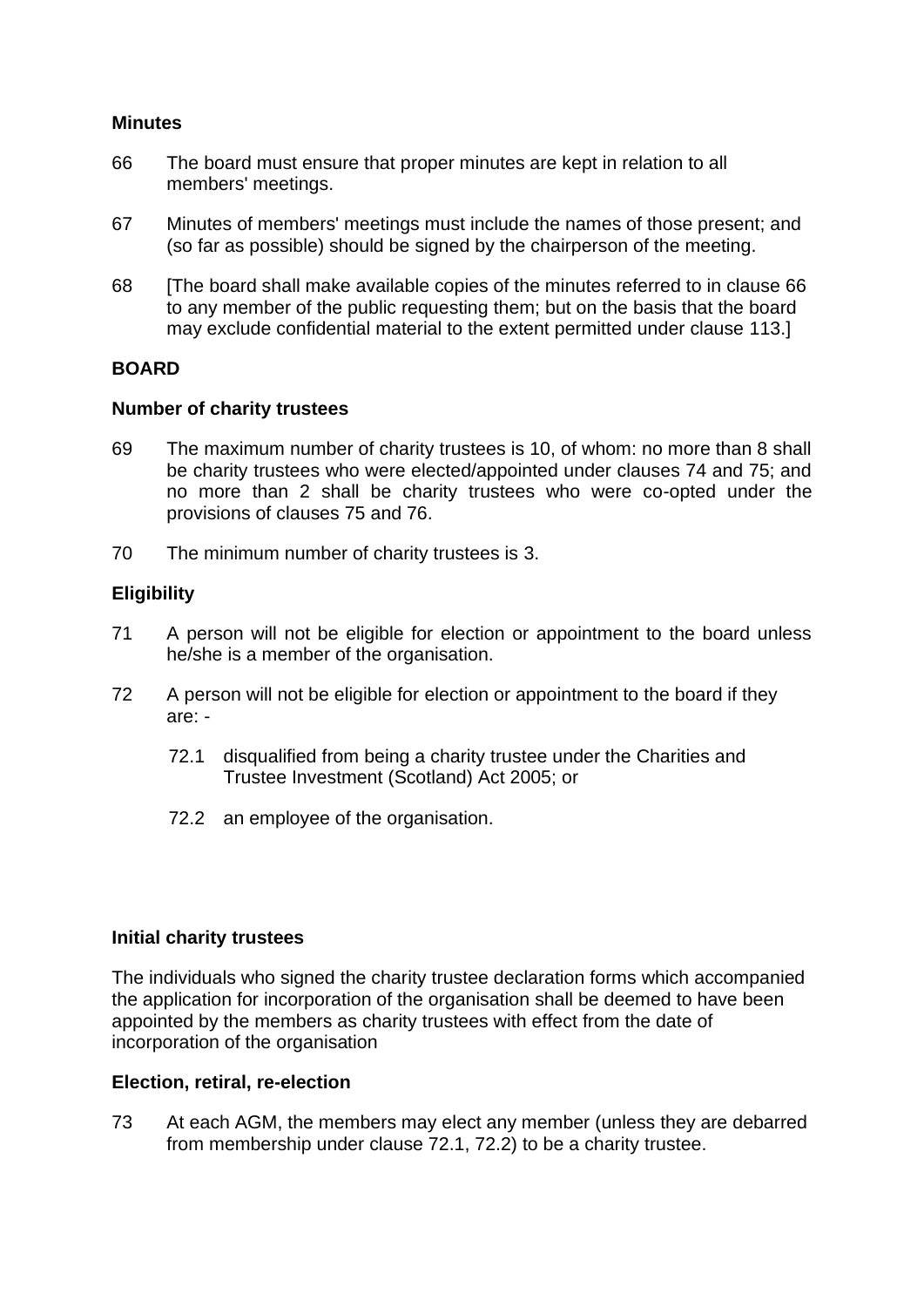- 74 The board may at any time appoint any member (unless they are debarred from membership under clause 72.1,72.2) to be a charity trustee.
- 75 Each Trustee (aside from the Hon Treasurer) will be elected/appointed for a period of three years, renewable once for a maximum tenure of six years after which they will be required to stand down. The position of Hon Treasurer will be elected annually at the AGM.
- 76 A charity trustee retiring at an AGM and eligible for re-election under clause 76, will be deemed to have been re-elected unless: -
	- 76.1 they advise the board prior to the conclusion of the AGM that they do not wish to be re-appointed as a charity trustee; or
	- 76.2 an election process was held at the AGM and they were not among those elected/re-elected through that process; or
	- 76.3 a resolution for the re-election of that charity trustee was put to the AGM and was not carried.

## **Appointment/re-appointment of co-opted charity trustees**

- <span id="page-10-0"></span>77 In addition to their powers under clause 75, the board may at any time appoint any non-member of the organisation to be a charity trustee (subject to clause 69, and providing they are not debarred from membership under clause 72) either on the basis that they have been nominated by *"a body with which the organisation has close contact in the course of its activities" or* on the basis that they have specialist experience and/or skills which could be of assistance to the board.
- 78 At each AGM, all the charity trustees appointed under clause [77](#page-10-0) shall retire from office – but shall then be eligible for re-appointment under that clause.

## **Termination of office**

- 79 A charity trustee will automatically cease to hold office if:
	- 79.1 they become disqualified from being a charity trustee under the Charities and Trustee Investment (Scotland) Act 2005.
	- 79.2 they become incapable for medical reasons of carrying out their duties as a charity trustee - but only if that has continued (or is expected to continue) for a period of more than six months.
	- 79.3 (in the case of a charity trustee elected/appointed under clauses 58 to 76) they cease to be a member of the organisation.
	- 79.4 they become an employee of the organisation.
	- 79.5 they give the organisation a notice of resignation, signed by them.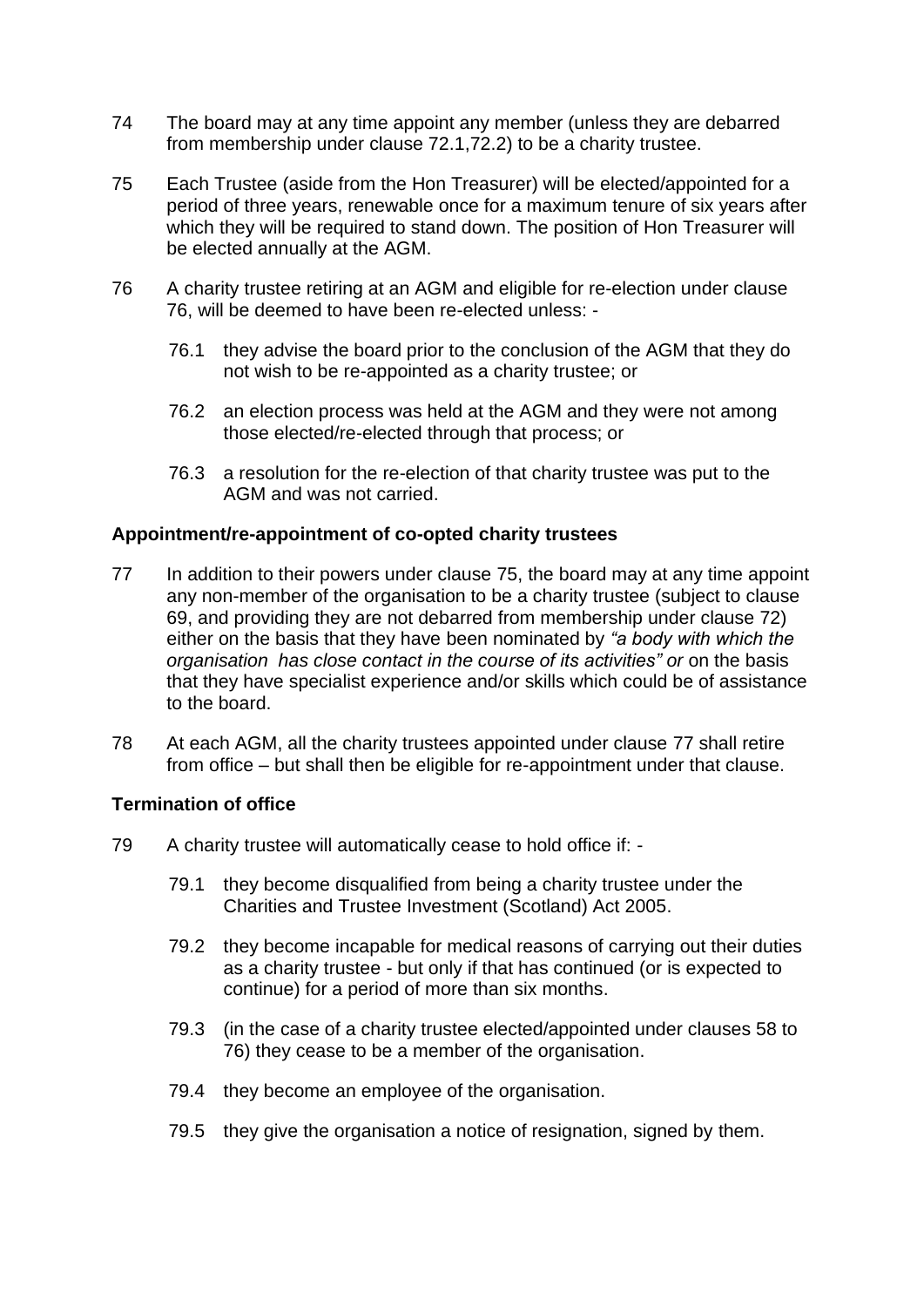- 79.6 they are absent (without good reason, in the opinion of the board) from more than three consecutive meetings of the board - but only if the board resolves to remove them from office.
- 79.7 they are removed from office by resolution of the board on the grounds that they are considered to have committed a material breach of the code of conduct for charity trustees (as referred to in clause 96).
- 79.8 they are removed from office by resolution of the board on the grounds that they are considered to have been in serious or persistent breach of their duties under section 66(1) or (2) of the Charities and Trustee Investment (Scotland) Act 2005; or
- 79.9 they are removed from office by a resolution of the members passed at a members' meeting.
- 80 A resolution under paragraph 79.7, 79.8 or 79.9 shall be valid only if:
	- 80.1 the charity trustee who is the subject of the resolution is given reasonable prior written notice of the grounds upon which the resolution for their removal is to be proposed.
	- 80.2 the charity trustee concerned is given the opportunity to address the meeting at which the resolution is proposed, prior to the resolution being put to the vote; and
	- 80.3 (in the case of a resolution under paragraph 79.7 or 79.8) at least two thirds (to the nearest round number) of the charity trustees then in office vote in favour of the resolution.

#### **Register of charity trustees.**

- 81 The board must keep a register of charity trustees, setting out:
	- 81.1 for each current charity trustee:
		- 81.1.1 their full name and address.
		- 81.1.2 the date on which they were appointed as a charity trustee; and
		- 81.1.3 any office held by them in the organisation.
	- 81.2 for each former charity trustee for at least 6 years from the date on which they ceased to be a charity trustee:
		- 81.2.1 the name of the charity trustee.
		- 81.2.2 any office held by them in the organisation; and
		- 81.2.3 the date on which they ceased to be a charity trustee.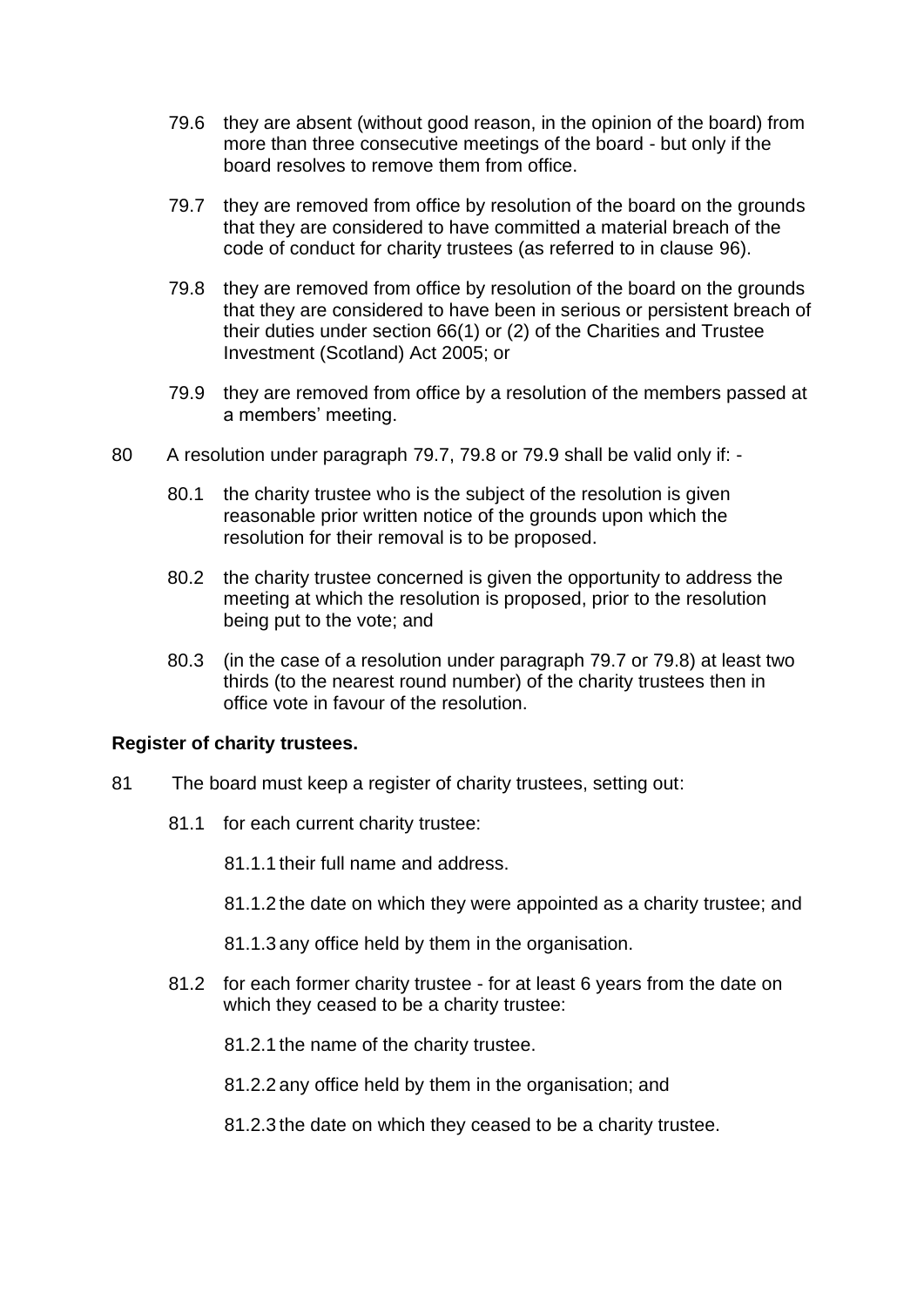- 82 The board must ensure that the register of charity trustees is updated within 28 days of any change:
	- 82.1 which arises from a resolution of the board or a resolution passed by the members of the organisation; or
	- 82.2 which is notified to the organisation.
- 83 If any person requests a copy of the register of charity trustees, the board must ensure that a copy is supplied to them within 28 days, providing the request is reasonable; if the request is made by a person who is not a charity trustee of the organisation, the board may provide a copy which has the addresses blanked out - if the SCIO is satisfied that including that information is likely to jeopardise the safety or security of any person or premises.

#### **Office-bearers**

- 84 The charity trustees must elect, (from among themselves), a chair, a treasurer and a secretary.
- 85 In addition to the office-bearers required under clause 84, the charity trustees may elect (from among themselves) further office-bearers if they consider that appropriate.
- 86 All of the office-bearers will cease to hold office at the conclusion of each AGM but may then be re-elected under clause 84 or 85.
- 87 A person elected to any office will automatically cease to hold that office:
	- 87.1 if they cease to be a charity trustee; *or*
	- 87.2 if they give to the organisation a notice of resignation from that office, signed by them.

### **Powers of board**

- 88 Except where this constitution states otherwise, the organisation (and its assets and operations) will be managed by the board; and the board may exercise all the powers of the organisation.
- 89 A meeting of the board at which a quorum is present may exercise all powers exercisable by the board.
- 90 The members may, by way of a resolution passed in compliance with clause 61 (requirement for two-thirds majority), direct the board to take any particular step or direct the board not to take any particular step; and the board shall give effect to any such direction accordingly.

#### **Charity trustees - general duties**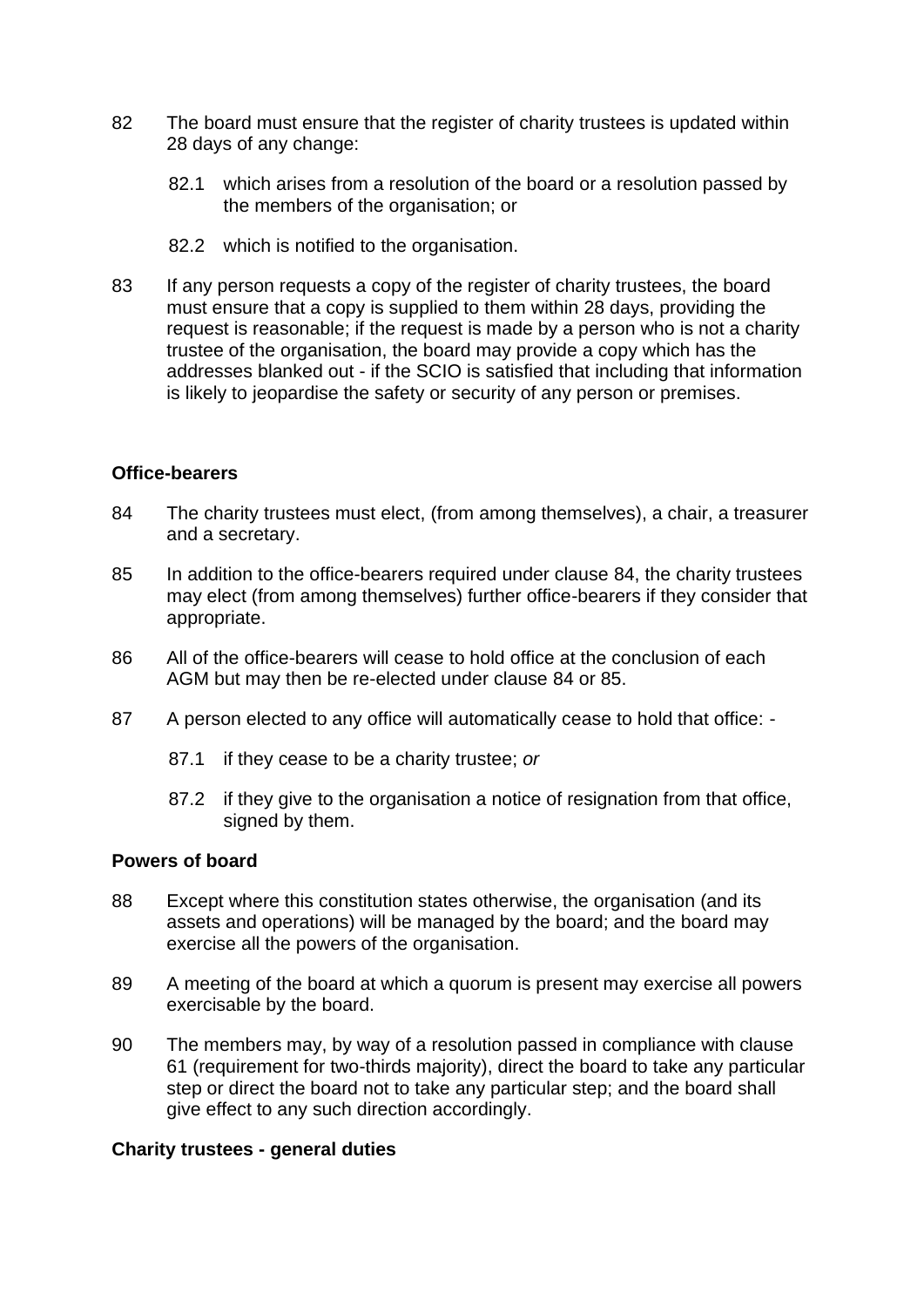- 91 Each of the charity trustees has a duty, in exercising functions as a charity trustee, to act in the interests of the organisation; and, in particular, must:
	- 91.1 seek, in good faith, to ensure that the organisation acts in a manner which is in accordance with its purposes.
	- 91.2 act with the care and diligence which it is reasonable to expect of a person who is managing the affairs of another person.
	- 91.3 in circumstances giving rise to the possibility of a conflict of interest between the organisation and any other party:
		- 91.3.1 put the interests of the organisation before that of the other party.

90.3.2 where any other duty prevents them from doing so, disclose the conflicting interest to the organisation and refrain from participating in any deliberation or decision of the other charity trustees in regard to the matter in question.

- 91.4 ensure that the organisation complies with any direction, requirement, notice or duty imposed under or by virtue of the Charities and Trustee Investment (Scotland) Act 2005.
- 92 In addition to the duties outlined in clause 91 all the charity trustees must take such steps as are reasonably practicable for the purpose of ensuring:
	- 92.1 that any breach of any of those duties by a charity trustee is corrected by the charity trustee concerned and not repeated; and
	- 92.2 that any trustee who has been in serious and persistent breach of those duties is removed as a trustee.
- 93 Provided they have declared their interest and have not voted on the question of whether or not the organisation should enter into the arrangement - a charity trustee will not be debarred from entering into an arrangement with the organisation in which they have a personal interest; and (subject to clause 94 and to the provisions relating to remuneration for services contained in the Charities and Trustee Investment (Scotland) Act 2005), they may retain any personal benefit which arises from that arrangement.
- 94 No charity trustee may serve as an employee (full time or part time) of the organisation; and no charity trustee may be given any remuneration by the organisation for carrying out their duties as a charity trustee.
- 95 The charity trustees may be paid all travelling and other expenses reasonably incurred by them in connection with carrying out their duties; this may include expenses relating to their attendance at meetings.

## **Code of conduct for charity trustees**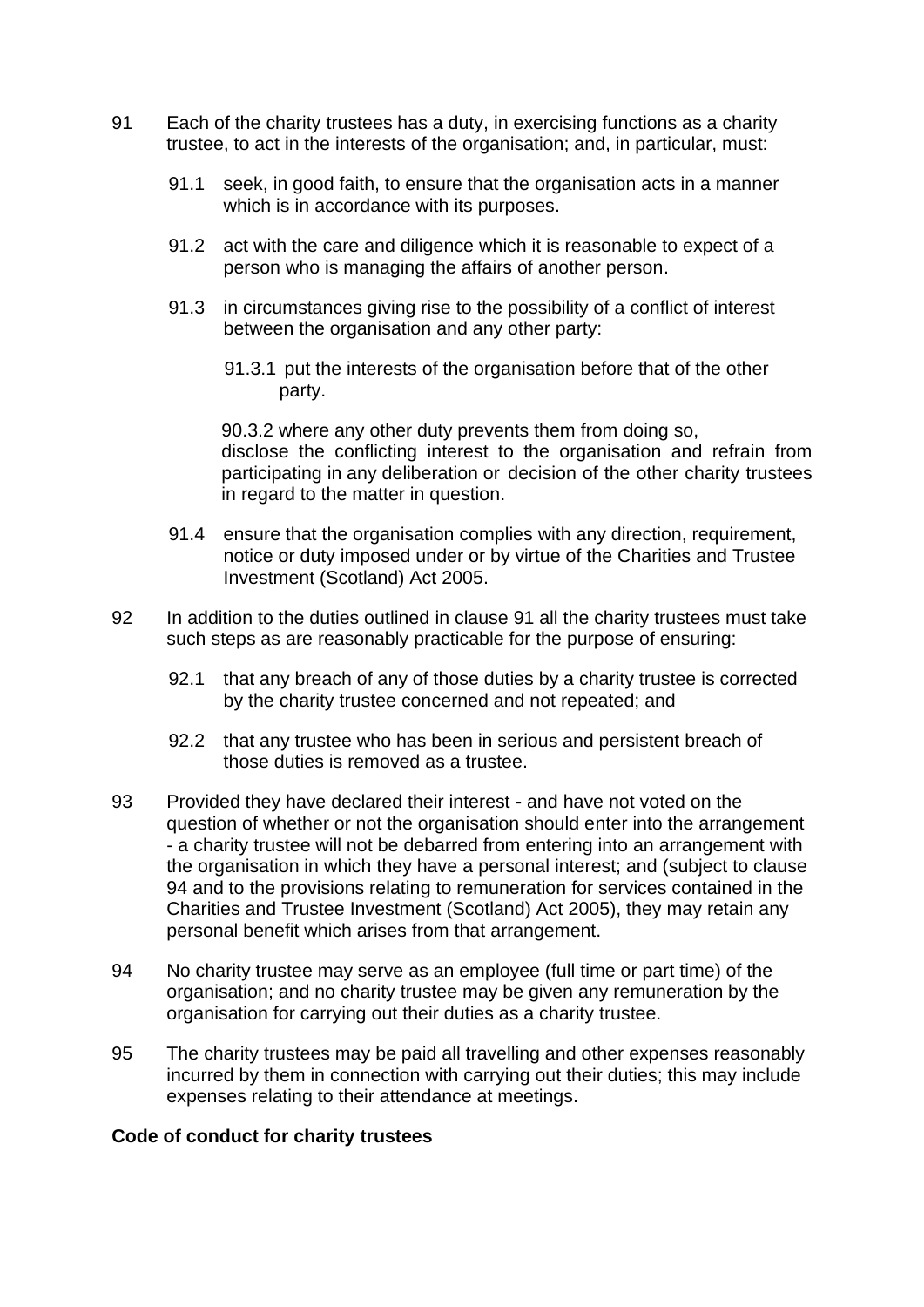- 96 Each of the charity trustees shall comply with the code of conduct (incorporating detailed rules on conflict of interest) prescribed by the board from time to time.
- 97 The code of conduct referred to in clause 96 shall be supplemental to the provisions relating to the conduct of charity trustees contained in this constitution and the duties imposed on charity trustees under the Charities and Trustee Investment (Scotland) Act 2005; and all relevant provisions of this constitution shall be interpreted and applied in accordance with the provisions of the code of conduct in force from time to time.

# **DECISION-MAKING BY THE CHARITY TRUSTEES**

#### **Notice of board meetings.**

- 98 Any charity trustee may call a meeting of the board *or* ask the secretary to call a meeting of the board.
- 99 At least 7 days' notice must be given of each board meeting, unless (in the opinion of the person calling the meeting) there is a degree of urgency which makes that inappropriate.

#### **Procedure at board meetings**

- 100 No valid decisions can be taken at a board meeting unless a quorum is present; the quorum for board meetings is three charity trustees, or 50% of charity Trustees (whichever is the greater), present in person, or by phone or video conferencing or email.
- 101 If at any time the number of charity trustees in office falls below the number stated as the quorum in clause 100, the remaining charity trustee(s) will have power to fill the vacancies or call a members' meeting - but will not be able to take any other valid decisions.
- 102 The chair of the organisation should act as chairperson of each board meeting.
- 103 If the chair is not present within 15 minutes after the time at which the meeting was due to start (or is not willing to act as chairperson), the charity trustees present at the meeting must elect (from among themselves) the person who will act as chairperson of that meeting.
- 104 Every charity trustee has one vote, which must be given personally or by phone or video conferencing or email.
- 105 All decisions at board meetings will be made by majority vote.
- 106 If there is an equal number of votes for and against any resolution, the chairperson of the meeting will be entitled to a second (casting) vote.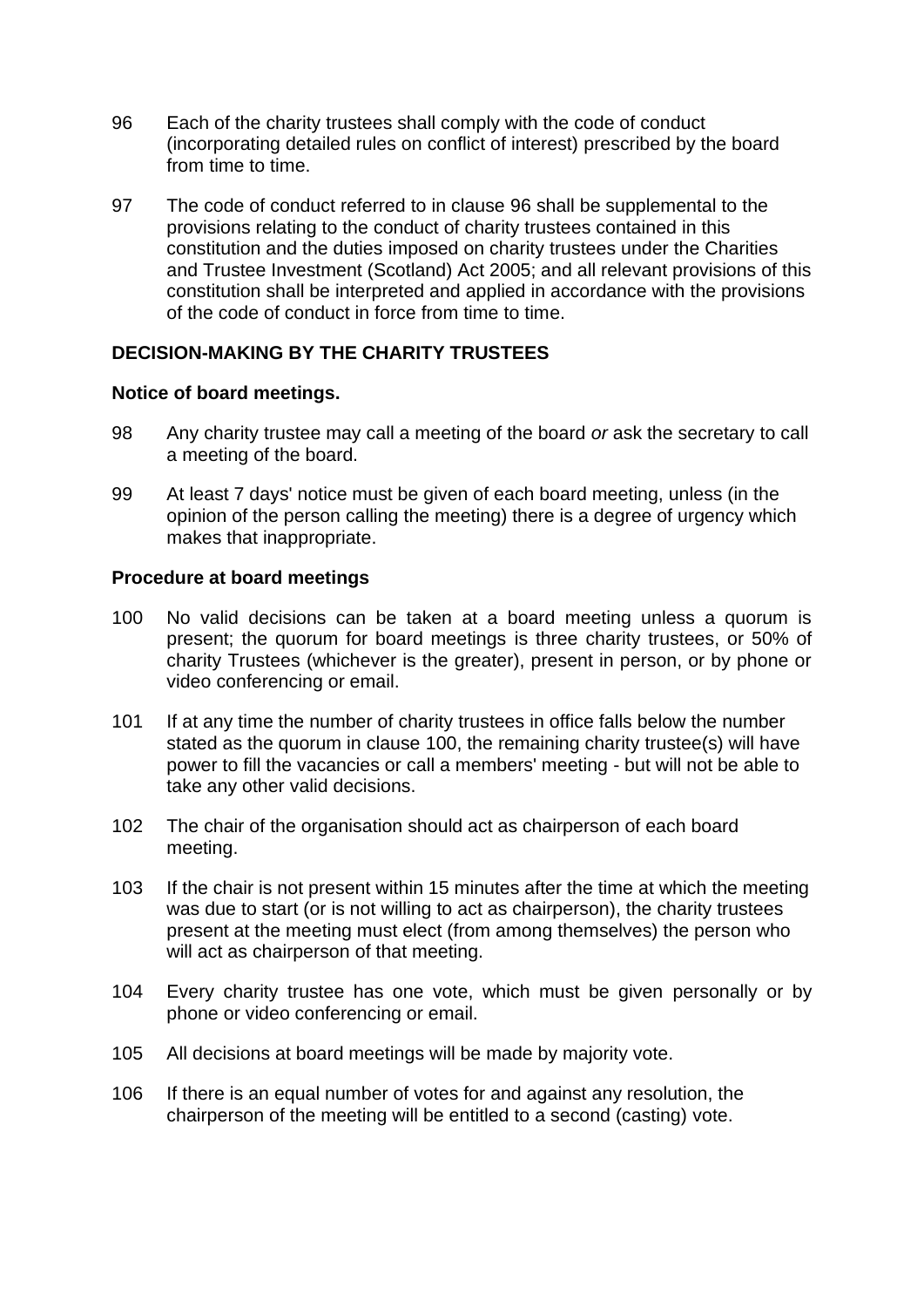- 107 The board may, at its discretion, allow any person to attend and speak at a board meeting notwithstanding that they are not a charity trustee - but on the basis that they must not participate in decision-making.
- 108 A charity trustee must not vote at a board meeting (or at a meeting of a subcommittee) on any resolution which relates to a matter in which they have a personal interest or duty which conflicts (or may conflict) with the interests of the organisation; they must withdraw from the meeting while an item of that nature is being dealt with.
- 109 For the purposes of clause 108:
	- 109.1 an interest held by an individual who is "connected" with the charity trustee under section 68(2) of the Charities and Trustee Investment (Scotland) Act 2005 (husband/wife, partner, child, parent, brother/sister etc) shall be deemed to be held by that charity trustee.
	- 109.2 a charity trustee will be deemed to have a personal interest in relation to a particular matter if a body in relation to which they are an employee, director, member of the management committee, officer or elected representative has an interest in that matter.

## **Minutes**

- 110 The board must ensure that proper minutes are kept in relation to all board meetings and meetings of sub-committees.
- 111 The minutes to be kept under clause 110 must include the names of those present; and (so far as possible) should be signed by the chairperson of the meeting.
- 112 The board shall (subject to clause 113) make available copies of the minutes referred to in clause 110 to any member of the public requesting them.
- 113 The board may exclude from any copy minutes made available to a member of the public under clause 112 any material which the board considers ought properly to be kept confidential - on the grounds that allowing access to such material could cause significant prejudice to the interests of the organisation or on the basis that the material contains reference to employee or other matters which it would be inappropriate to divulge.

## **ADMINISTRATION**

## **Delegation to sub-committees**

- 114 The board may delegate any of their powers to sub-committees; a subcommittee must include at least one charity trustee, but other members of a sub-committee need not be charity trustees.
- 115 The board may also delegate to the chair of the organisation (or the holder of any other post) such of their powers as they may consider appropriate.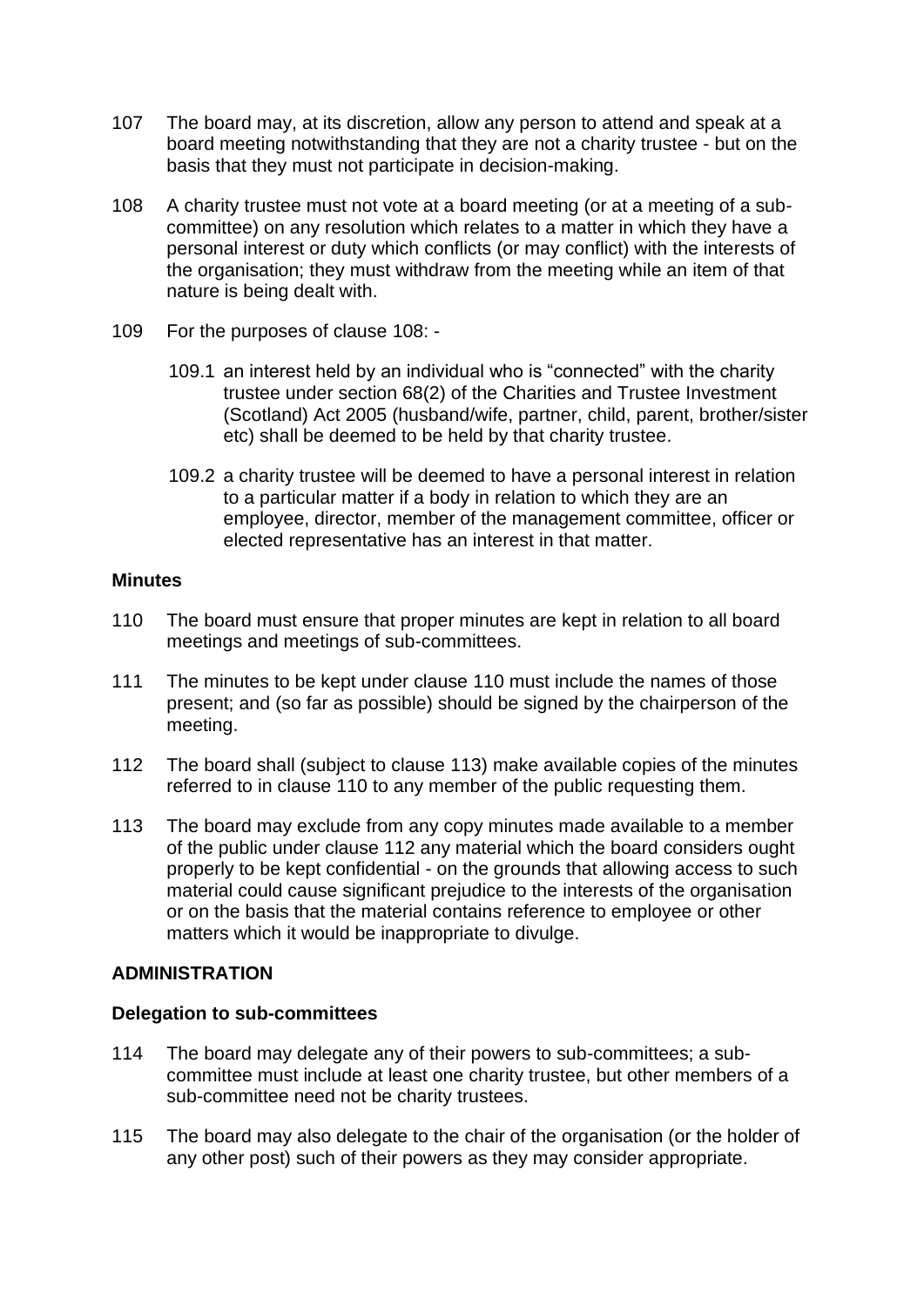- 116 When delegating powers under clause 114 or 115, the board must set out appropriate conditions (which must include an obligation to report regularly to the board).
- 117 Any delegation of powers under clause 114 or 115 may be revoked or altered by the board at any time.
- 118 The rules of procedure for each sub-committee, and the provisions relating to membership of each sub-committee, shall be set by the board.

#### **Accounting records and annual accounts**

- 119 Subject to clause 118, the signatures of two out of three unconnected signatories appointed by the board will be required in relation to all operations (other than the lodging of funds) on the bank and building society accounts held by the organisation; at least one out of the two signatures must be the signature of a charity trustee.
- 119.1 The charity defines "connected" as "Any person to whom a signatory is married, is the civil partner of a signatory or with whom the signatory is living as husband and wife or, where the signatory and the other person are of the same sex, in an equivalent relationship. Any child, parent, grandchild, grandparent, brother or sister of the signatory and any spouse of any such person. For the purposes of the above, a person who is another person's stepchild or brought up or treated by another person as if the person were a child of the other person, is to be treated as that other person's child."
- 121 Where the organisation uses electronic facilities for the operation of any bank or building society account, the authorisations required for operations on that account must be consistent with the approach reflected in clauses 118 and 118.1. and any subsequent financial operational policy agreed by all Charity Trustees.
- 120 The board must ensure that proper accounting records are kept, in accordance with all applicable statutory requirements.
- 121 The board must prepare annual accounts, complying with all relevant statutory requirements; if an audit is required under any statutory provisions (or if the board consider that an audit would be appropriate for some other reason), the board should ensure that an audit of the accounts is carried out by a qualified auditor.

## **MISCELLANEOUS**

**Winding-up**